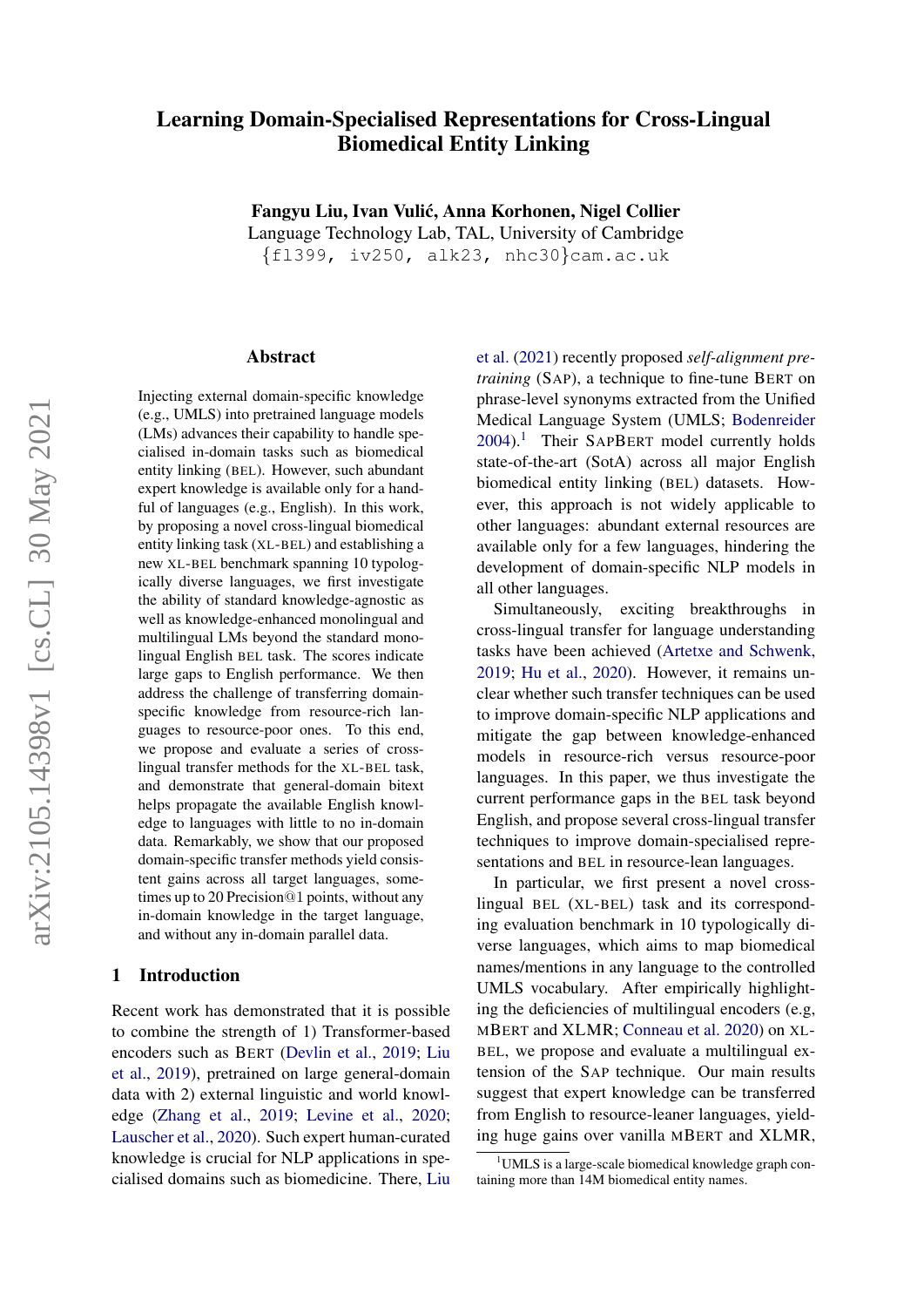and English-only SAPBERT. We also show that leveraging general-domain word and phrase translations offers substantial gains in the XL-BEL task.

Contributions. 1) We highlight the challenge of learning (biomedical) domain-specialised crosslingual representations. 2) We propose a novel multilingual XL-BEL task with a comprehensive evaluation benchmark in 10 languages. 3) We offer systematic evaluations of existing knowledgeagnostic and knowledge-enhanced monolingual and multilingual LMs in the XL-BEL task. 4) We present a new SotA multilingual encoder in the biomedical domain, which yields large gains in XL-BEL especially on resource-poor languages, and provides strong benchmarking results to guide future work. The code, data, and pretrained models are available online at:

<https://github.com/cambridgeltl/sapbert>.

## 2 Methodology

Background and Related Work. Learning biomedical entity representations is at the core of BioNLP, benefiting, e.g., relational knowledge discovery [\(Wang et al.,](#page-6-4) [2018\)](#page-6-4) and literature search [\(Lee et al.,](#page-5-6) [2016\)](#page-5-6). In the current era of contextualised representations based on Transformer architectures [\(Vaswani et al.,](#page-6-5) [2017\)](#page-6-5), biomedical text encoders are pretrained via Masked Language Modelling (MLM) on diverse biomedical texts such as PubMed articles [\(Lee et al.,](#page-5-7) [2020;](#page-5-7) [Gu et al.,](#page-5-8) [2020\)](#page-5-8), clinical notes [\(Peng et al.,](#page-6-6) [2019;](#page-6-6) [Alsentzer](#page-5-9) [et al.,](#page-5-9) [2019\)](#page-5-9), and even online health forum posts [\(Basaldella et al.,](#page-5-10) [2020\)](#page-5-10). However, it has been empirically verified that naively applying MLMpretrained models as entity encoders does not perform well in tasks such as biomedical entity linking [\(Basaldella et al.,](#page-5-10) [2020;](#page-5-10) [Sung et al.,](#page-6-7) [2020\)](#page-6-7). Recently, [Liu et al.](#page-6-3) [\(2021\)](#page-6-3) proposed SAP (Self-Alignment Pretraning), a fine-tuning method that leverages synonymy sets extracted from UMLS to improve BERT's ability to act as a biomedical entity encoder. Their SAPBERT model currently achieves SotA scores on all major English BEL benchmarks.

In what follows, we first outline the SAP procedure, and then discuss the extension of the method to include multilingual UMLS synonyms ([§2.1\)](#page-1-0), and then introduce another SAP extension which combines domain-specific synonyms with general-domain translation data ([§2.2\)](#page-2-0).

#### <span id="page-1-0"></span>2.1 Language-Agnostic SAP

Let  $(x, y) \in \mathcal{X} \times \mathcal{Y}$  denote the tuple of a name and its categorical label. When learning from UMLS synonyms,  $\mathcal{X} \times \mathcal{Y}$  is the set of all *(name, CUI*<sup>[2](#page-1-1)</sup>) pairs, e.g., (*vaccination*, C0042196). While [Liu](#page-6-3) [et al.](#page-6-3) [\(2021\)](#page-6-3) use only English names, we here consider names in other UMLS languages. During training, the model is steered to create similar representations for synonyms regardless of their lan-guage.<sup>[3](#page-1-2)</sup> The learning scheme includes 1) an online sampling procedure to select training examples and 2) a metric learning loss that encourages strings sharing the same CUI to obtain similar representations.

**Training Examples.** Given a mini-batch of  $N$ examples  $\mathcal{B} = \mathcal{X}_{\mathcal{B}} \times \mathcal{Y}_{\mathcal{B}} = \{(x_i, y_i)\}_{i=1}^N$ , we start from constructing all possible triplets for all names  $x_i \in \mathcal{X}_{\mathcal{B}}$ . Each triplet is in the form of  $(x_a, x_p, x_n)$ where  $x_a$  is the *anchor*, an arbitrary name from  $\mathcal{X}_{\mathcal{B}}$ ;  $x_p$  is a positive match of  $x_a$  (i.e.,  $y_a = y_p$ ) and  $x_n$  is a negative match of  $x_a$  (i.e.,  $y_a \neq y_n$ ). Let  $f(\cdot)$  denote the encoder (i.e., MBERT or XLMR in this paper). Among the constructed triplets, we select all triplets that satisfy the following constraint:

<span id="page-1-3"></span>
$$
||f(x_a) - f(x_p)||_2 + \lambda \ge ||f(x_a) - f(x_n)||_2,
$$

where  $\lambda$  is a predefined margin. In other words, we only consider triplets with the positive sample further to the negative sample by a margin of λ. These 'hard' triplets are more informative for representation learning [\(Liu et al.,](#page-6-3) [2021\)](#page-6-3). Every selected triplet then contributes one positive pair  $(x_a, x_p)$  and one negative pair  $(x_a, x_n)$ . We collect all such positives and negatives, and denote them as  $P, N$ .

Multi-Similarity Loss. We compute the pairwise cosine similarity of all the name representations and obtain a similarity matrix  $S \in$  $\mathbb{R}^{|\mathcal{X}_{\mathcal{B}}| \times |\mathcal{X}_{\mathcal{B}}|}$  where each entry  $S_{ij}$  is the cosine similarity between the  $i$ -th and  $j$ -th names in the minibatch B. The Multi-Similarity loss (MS, [Wang](#page-6-8) [et al.](#page-6-8) [2019\)](#page-6-8), is then used for learning from the

<span id="page-1-2"></span><span id="page-1-1"></span><sup>&</sup>lt;sup>2</sup>In UMLS, "CUI" means Concept Unique Identifier.

<sup>3</sup> For instance, *vaccination* (EN), *active immunization* (EN), *vacunacion´* (ES) and 予防接種 (JA) all share the same Concept Unique Identifier (CUI; C0042196); thus, they should all have similar representations.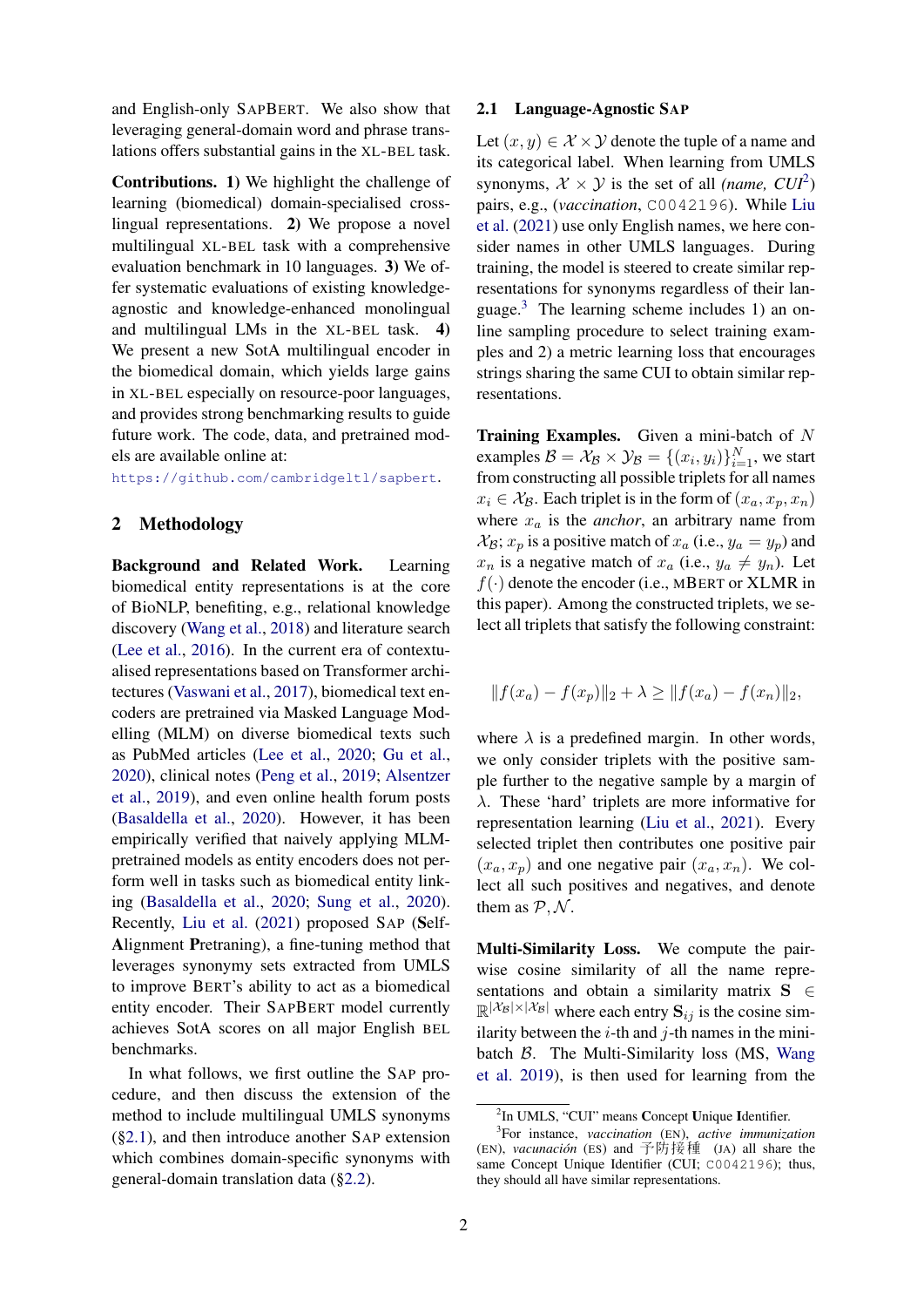<span id="page-2-5"></span>

| # $\downarrow$ , language $\rightarrow$             | EN                                                                             | ES                                                                  | DE | FI | <b>RU</b> | TR | KO. | ΖH | JA | TН |
|-----------------------------------------------------|--------------------------------------------------------------------------------|---------------------------------------------------------------------|----|----|-----------|----|-----|----|----|----|
| sentences                                           |                                                                                | 223,506 350,193 77,736 206,060 29,473 47,702 136,054 157,670 19,066 |    |    |           |    |     |    |    |    |
| unique titles (Wiki page)                           | 60.598                                                                         | 37,935 24,059 15,182 21,044 5,251 10,618 17,972 11,002 4,541        |    |    |           |    |     |    |    |    |
| mentions                                            | 1,067,083 204,253 431,781 105,182 221,383 29,958 60,979 197,317 220,452 31,177 |                                                                     |    |    |           |    |     |    |    |    |
| unique mentions                                     | 121.669                                                                        | 25,169 44,390 26,184 28,302 4,110 9,032 24,825 21,949 5,064         |    |    |           |    |     |    |    |    |
| unique mentions $_{\text{mentation!}=\text{title}}$ | 69,199 22,162 43,753 19,409 23,935 2,833 3,740 12,046 12,571 2,480             |                                                                     |    |    |           |    |     |    |    |    |

Table 1: Construction of the XL-BEL benchmark; key statistics. See the [App. §A.1](#page-7-0) for further details.

triplets:

$$
\mathcal{L} = \frac{1}{|\mathcal{X}_{\mathcal{B}}|} \sum_{i=1}^{|\mathcal{X}_{\mathcal{B}}|} \left( \frac{1}{\alpha} \log \left( 1 + \sum_{n \in \mathcal{N}_i} e^{\alpha (\mathbf{S}_{in} - \epsilon)} \right) + \frac{1}{\beta} \log \left( 1 + \sum_{p \in \mathcal{P}_i} e^{-\beta (\mathbf{S}_{ip} - \epsilon)} \right) \right).
$$
\n(1)

 $\alpha$ ,  $\beta$  are temperature scales;  $\epsilon$  is an offset applied on the similarity matrix;  $P_i$ ,  $\mathcal{N}_i$  are indices of positive and negative samples of the i-th *anchor*.

#### <span id="page-2-0"></span>2.2 SAP with General-Domain Bitext

We also convert word and phrase translations into the same format ([§2.1\)](#page-1-0), where each 'class' now contains only two examples. For a translation pair  $(x_p, x_q)$ , we create a unique pseudolabel  $y_{x_p, x_q}$  and produce two new name-label instances  $(x_p, y_{x_p, x_q})$  and  $(x_q, y_{x_p, x_q})$ ,<sup>[4](#page-2-1)</sup> and proceed as in [§2.1.](#page-1-0) This allows us to easily combine domain-specific knowledge with general translation knowledge within the same SAP framework.

#### 3 The XL-BEL Task and Evaluation Data

A general cross-lingual entity linking (EL) task [\(McNamee et al.,](#page-6-9) [2011;](#page-6-9) [Tsai and Roth,](#page-6-10) [2016\)](#page-6-10) aims to map a mention of an entity in free text of *any language* to a controlled English vocabulary, typically obtained from a knowledge graph (KG). In this work, we propose XL-BEL, a cross-lingual *biomedical* EL task. Instead of grounding entity mentions to English-specific ontologies, we use UMLS as a language-agnostic KG: the XL-BEL task requires a model to associate a mention in any language to a (language-agnostic) CUI in UMLS. XL-BEL thus serves as an ideal evaluation

benchmark for biomedical entity representations: it challenges the capability of both 1) representing domain entities and also 2) associating entity names in different languages.

Evaluation Data Creation. For English, we take the available BEL dataset WikiMed [\(Vashishth et al.,](#page-6-11) [2020\)](#page-6-11), which links Wikipedia mentions to UMLS CUIs. We then follow similar procedures as WikiMed and create an XL-BEL benchmark covering 10 languages (see [Table 2\)](#page-3-0). For each language, we extract all sentences from its Wikipedia dump, find all hyperlinked concepts (i.e., words and phrases), lookup their Wikipedia pages, and retain only concepts that are linked to UMLS.<sup>[5](#page-2-2)</sup> For each UMLS-linked mention, we add a triplet *(sentence, mention, CUI)* to our dataset.[6](#page-2-3) Only one example per surface form is retained to ensure diversity. We then filter out examples with mentions that have the same surface form as their Wikipedia article page.<sup>[7](#page-2-4)</sup> Finally, 1k examples are randomly selected for each language: they serve as the final test sets in our XL-BEL benchmark. The statistics of the benchmark are available in [Table 1.](#page-2-5)

#### 4 Experiments and Results

UMLS Data. We rely on the UMLS (2020AA) as our SAP fine-tuning data, leveraging synonyms in all available languages. The full multilingual fine-tuning data comprises  $\approx$ 15M biomedical entity names associated with  $\approx 4.2M$  individual

<span id="page-2-4"></span> $7$ Otherwise, the problem is easily solved by comparing surface forms of the mention and the article title.

<span id="page-2-1"></span><sup>&</sup>lt;sup>4</sup>These pseudo-labels are not related to UMLS, but are used to format our parallel translation data into the input convenient for the SAP procedure. In practice, for these data we generate pseudo-labels ourselves as 'LAN-GUAGE CODE+index'. For instance, ENDE2344 indicates that this word pair is our 2,344th English-German word translation. Note that the actual coding scheme does not matter as it is only used for our algorithm to determine what terms belong to the same (in this case - translation) category.

<span id="page-2-2"></span><sup>&</sup>lt;sup>5</sup>For instance, given a sentence from German Wikipedia *Die [Inkubationszeit] von COVID-19 betragt durchschnit- ¨ tlich fünf bis sechs Tage.*, we extract the hyperlinked word *Inkubationszeit* as an UMLS-linked entity mention. Since Wikipedia is inherently multilingual, if *Inkubationszeit* is linked to UMLS, its cross-lingual counterparts, e.g., *Incubation period* (EN), are all transitively linked to UMLS.

<span id="page-2-3"></span> $6$ Note that though each mention is accompanied with its context, we regard it as out-of-context mention following the tradition in prior work [\(Sung et al.,](#page-6-7) [2020;](#page-6-7) [Liu et al.,](#page-6-3) [2021;](#page-6-3) [Tu](#page-6-12)[tubalina et al.,](#page-6-12) [2020\)](#page-6-12). According to [Basaldella et al.](#page-5-10) [\(2020\)](#page-5-10), biomedical entity representations can be easily polluted by its context. We leave contextual modelling for future work.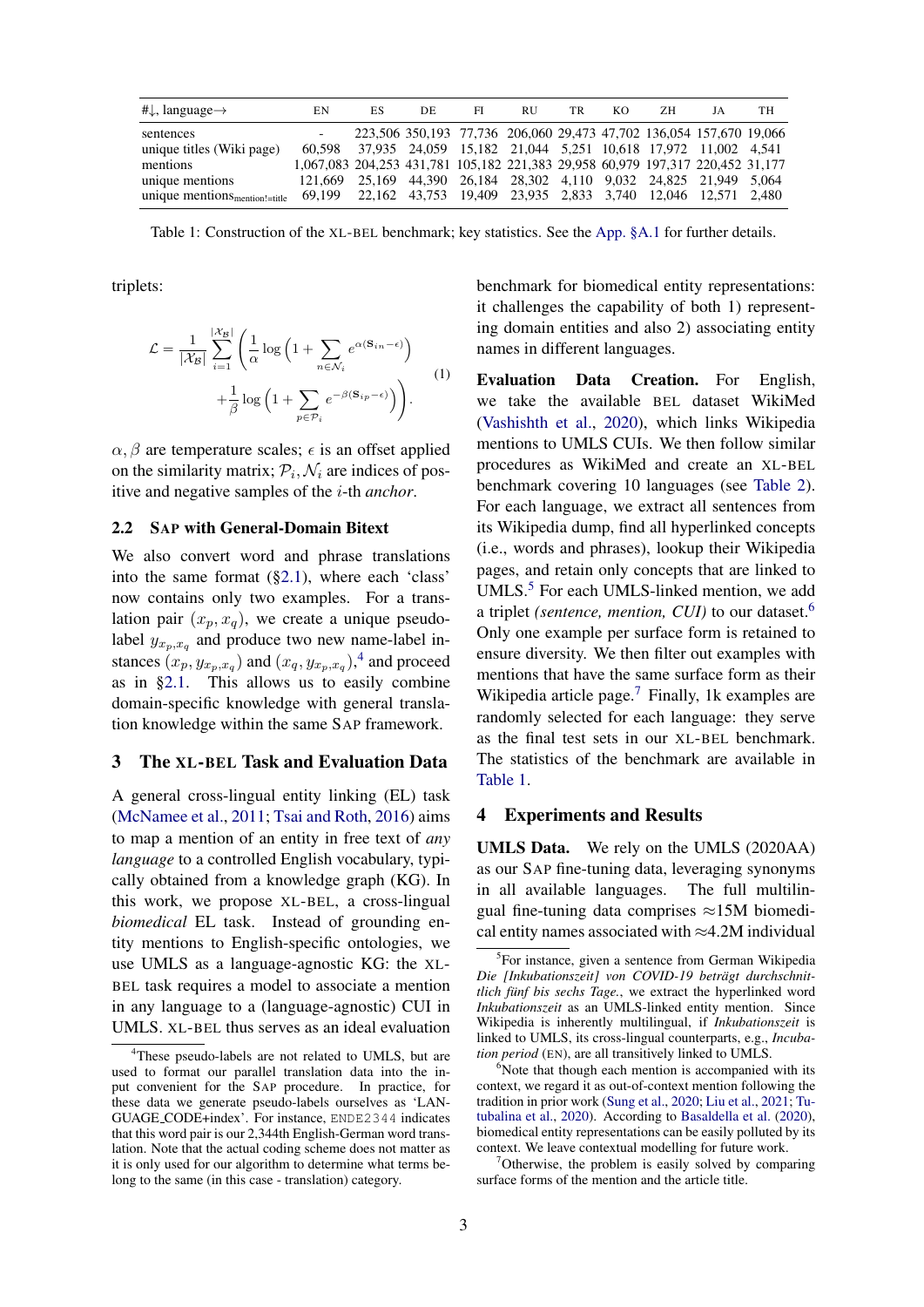<span id="page-3-0"></span>

| $language \rightarrow$                                                                            | EN                         |                            | ES                              |                    |            | DE                                   | FI                        |                            | <b>RU</b>                  |                            | TR                         |                            | KO                        |                           | ZH                             |                   | JA                        |                           | TН                       |                            |                         | avg                     |
|---------------------------------------------------------------------------------------------------|----------------------------|----------------------------|---------------------------------|--------------------|------------|--------------------------------------|---------------------------|----------------------------|----------------------------|----------------------------|----------------------------|----------------------------|---------------------------|---------------------------|--------------------------------|-------------------|---------------------------|---------------------------|--------------------------|----------------------------|-------------------------|-------------------------|
| $model\downarrow$                                                                                 | @1                         | @5                         | @1                              | @5                 | @1         | @5                                   | @1                        | @5                         | @1                         | @5                         | @1                         | @5                         | @1                        | @5                        | @1                             | @5                | @1                        | @5                        | @1                       | @5                         | @1                      | @5                      |
| monolingual models                                                                                |                            |                            |                                 |                    |            |                                      |                           |                            |                            |                            |                            |                            |                           |                           |                                |                   |                           |                           |                          |                            |                         |                         |
| {\$LANG}BERT -<br>$+$ SAP <sub>all_syn</sub>                                                      |                            | $\bar{a}$<br>$\sim$        | 41.3<br>60.9                    | 42.5<br>66.8       | 16.8       | 18.4<br>35.5 40.0                    | 4.9<br>18.8 23.9          | 5.2                        | 1.1<br>36.4                | 1.6<br>42.4                | 19.5<br>44.9               | 21.8<br>49.7               | 1.1<br>13.5               | 1.6<br>16.0               | 2.1                            | 3.2<br>18.5 23.8  | 2.7                       | 2.8<br>21.2 25.9          | 0.4<br>0.6               | 0.4<br>0.6                 | 27.8 32.1               | 10.0 10.8               |
| <b>SAPBERT</b><br>$SAPBERT_{all,syn}$                                                             | 78.7<br>78.3 80.7          | 81.6                       | 47.3                            | 51.4<br>55.6 61.3  | 22.7       | 24.7<br>30.0 34.2                    | 8.2<br>11.8               | 10.2<br>14.8               | 5.8<br>9.3                 | 6.0<br>11.3                | 26.4 29.7<br>35.5 39.5     |                            | 2.0<br>2.0                | 2.4<br>2.4                | 1.9<br>6.4                     | 2.2<br>8.2        | 3.0<br>6.9                | 3.2<br>8.3                | 3.1<br>3.0               | 3.4<br>3.3                 |                         | 19.9 21.6<br>23.9 26.4  |
| multilingual models                                                                               |                            |                            |                                 |                    |            |                                      |                           |                            |                            |                            |                            |                            |                           |                           |                                |                   |                           |                           |                          |                            |                         |                         |
| <b>MBERT</b><br>$+$ SAP <sub>en</sub> <sub>syn</sub><br>$+$ SAP <sub>all_syn</sub><br><b>XLMR</b> | 0.8<br>75.5<br>75.0<br>1.0 | 1.7<br>79.9<br>79.7<br>2.0 | 0.5<br>50.6 55.8<br>61.4<br>0.3 | 0.7<br>67.0<br>0.7 | 0.3<br>0.0 | 0.4<br>26.0 29.6<br>33.4 37.8<br>0.1 | 0.4<br>8.7<br>18.4<br>0.1 | 0.8<br>10.7<br>21.9<br>0.2 | 0.0<br>10.1<br>35.1<br>0.1 | 0.0<br>12.6<br>40.3<br>0.2 | 0.7<br>31.0<br>44.5<br>0.4 | 1.2<br>34.4<br>47.7<br>0.5 | 0.0<br>2.7<br>15.1<br>0.0 | 0.0<br>3.2<br>17.6<br>0.3 | 0.0<br>4.1<br>19.5 22.7<br>0.1 | 0.0<br>5.7<br>0.2 | 0.0<br>4.7<br>19.9<br>0.2 | 0.1<br>5.9<br>25.0<br>0.4 | 0.0<br>3.1<br>2.8<br>0.0 | 0.0<br>3.5<br>3.4<br>(0.1) | 0.3<br>21.7 24.1<br>0.2 | 0.5<br>32.5 36.3<br>0.5 |
| $+$ SAP <sub>en_syn</sub><br>$+$ SAPall_syn                                                       | 78.1<br>78.2 81.0          | 80.9                       | 47.9<br>56.4 62.7               | 53.5               |            | 27.6 32.0<br>31.8 37.3               | 12.2                      | 14.7<br>18.6 22.2          | 21.8<br>35.4 41.2          | 25.9                       | 29.3<br>42.8 48.9          | 35.9                       | 4.5<br>16.7               | 6.7<br>21.4               | 7.9                            | 11.3<br>18.8 23.0 | 8.3<br>24.0 28.1          | 11.3                      | 11.5<br>20.6 27.5        | 16.2                       |                         | 24.9 28.8<br>34.3 39.3  |

Table 2: Various base models combined with SAP, using either all synonyms (*all syn*) or only English synonyms (*en syn*) in UMLS. {\$LANG} denotes the language of the corresponding column (also in [Table 4\)](#page-4-0). See [Table 6](#page-7-1) [\(App. §A.3\)](#page-7-2) for the language codes. avg refers to the average performance across all target languages. Grey and light blue rows are off-the-shelf base models and models fine-tuned with the UMLS knowledge, respectively.

<span id="page-3-1"></span>

| $language \rightarrow$                                                     | ES                     | DE                        | FI                        | <b>RU</b>                 | TR                        | KO                        | ZH                     | JA                           | TH                     | avg                    |
|----------------------------------------------------------------------------|------------------------|---------------------------|---------------------------|---------------------------|---------------------------|---------------------------|------------------------|------------------------------|------------------------|------------------------|
| $model\downarrow$                                                          | @5<br>@                | @1<br>@5                  | @1<br>@5                  | @1<br>@5                  | @1<br>@5                  | @1<br>@5                  | @1<br>@5               | @5<br>@1                     | @1<br>@5               | @5<br>@1               |
| $XLMR + SAPen-syn$                                                         | 47.9 53.5              | 32.0<br>27.6              | 12.2<br>14.7              | 21.8<br>25.9              | 29.3 35.9                 | 4.5<br>6.7                | 7.9<br>11.3            | 8.3<br>11.3                  | 11.5<br>16.2           | 19.0 23.1              |
| $+ en - \{SLANG\}$ wt<br>$+ en - \{ $LANG\}$ muse                          | 55.0 62.2<br>54.4 61.0 | 34.6 41.4<br>28.7 34.4    | 18.6 24.4<br>16.7<br>20.6 | 35.0 41.5<br>33.6 39.0    | 43.3 50.6<br>48.8<br>41.9 | 15.9 22.3<br>11.9 16.3    | 15.9 23.0<br>12.3 16.7 | 24.4<br>18.7<br>19.9<br>15.7 | 25.1 32.4<br>18.6 25.1 | 29.1 35.8<br>26.0 31.3 |
| $+ en - \{SLANG\} wt + muse$                                               | 49.4 59.6              | 30.3<br>36.9              | 20.4 28.9                 | 33.2 41.9                 | 42.7 51.7                 | 16.1 22.3                 | 16.0 22.9              | 17.8 24.3                    | 26.2 34.0              | 28.0 35.8              |
| $\overline{\text{XLMR}}$ + $\text{SAP}_{all,syn}$<br>$+ en - \{SLANG\}$ wt | 56.4 62.7<br>57.2 63.7 | 37.3<br>31.8<br>35.1 42.3 | 22.2<br>18.6<br>20.3 27.6 | 35.4<br>41.2<br>35.8 43.8 | 48.9<br>42.8<br>48.8 55.0 | 21.4<br>16.7<br>22.1 27.9 | 18.8 23.0<br>20.6 27.3 | 28.1<br>24.0<br>24.8 31.3    | 20.6 27.5<br>30.0 37.6 | 29.5 34.7<br>32.7 39.6 |
| $+ en - \{ $LANG\}$ muse                                                   | 57.9 63.9              | 33.0 38.4                 | 23.0 27.3                 | 39.8 45.9                 | 47.2 54.5                 | 22.1 25.7                 | 19.2 25.6              | 25.2 30.2                    | 25.9 32.8              | 32.6 38.3              |
| + en-{ $SLANG$ } wt+ muse 51.4 61.2                                        |                        | 38.9<br>31.3              | 28.4<br>22.8              | 36.4 45.2                 | 42.2 51.6                 | 24.4 29.2                 | 28.2<br>21.1           | 23.2 30.4                    | 30.9 37.9              | 31.5 39.0              |
| $MBERT + SAPall,syn$                                                       | 61.4 67.0              | 33.4 37.8                 | 18.4 21.9                 | 40.3<br>35.1              | 44.5 47.7                 | 17.6<br>15.1              | 19.5 22.7              | 19.9 25.0                    | 2.8<br>3.4             | 27.8 31.5              |
| $+ en - \$ SLANG} wt                                                       | 59.2 66.9              | 37.5 43.9                 | 25.6 33.0                 | 39.6 47.2                 | 52.7 59.7                 | 19.8 24.3                 | 31.9<br>24.1           | 23.5 28.7                    | 4.8<br>5.9             | 31.9 37.9              |
| $+ en - \{SLANG\}$ muse                                                    | 59.9 66.2              | 34.3<br>38.8              | 21.6 27.5                 | 36.5 41.7                 | 51.0 56.7                 | 18.1<br>21.2              | 22.2<br>26.4           | 22.0 25.5                    | 3.4<br>3.8             | 29.2 34.2              |
| $+$ en-{\$LANG} wt+ muse 59.2 67.5                                         |                        | 35.3 42.4                 | 30.5 37.3                 | 41.6 49.2                 | 57.2 64.7                 | 19.8 25.0                 | 24.6 32.1              | 24.3 28.0                    | 5.2<br>6.3             | 33.1 39.2              |

Table 3: Results when applying SAP with 1) UMLS knowledge + 2) word and/or phrase translations .

CUIs. As expected, English is dominant (69.6% of all 15M names), followed by Spanish (10.7%) and French (2.2%). The full stats are in [App. §A.3.](#page-7-2)

Translation Data. We use (a) "muse" word translations [\(Lample et al.,](#page-5-11) [2018\)](#page-5-11), and (b) the parallel Wikipedia article titles (phrase-level translations; referred to as "wt"). We also list results when using "muse" and "wt" combined ("wt+ muse").

Training and Evaluation Details. Our SAP fine-tuning largely follows [Liu et al.](#page-6-3) [\(2021\)](#page-6-3); we refer to the original work and the Appendix for further technical details. The evaluation measure is standard Precision@1 and Precision@5. In all experiments, SAP always denotes fine-tuning of a base LM with UMLS data. [CLS] of the last layer's output is used as the final representation [\(Liu et al.,](#page-6-3) [2021\)](#page-6-3). Without explicit mentioning, we use the BASE variants of all monolingual and multilingual LMs. At inference, given a query representation, a nearest neighbour search is used to rank all candidates' representations. We restrict the target ontology to only include CUIs that appear in WikiMed (62,531 CUIs, 399,931 entity names).

#### 4.1 Main Results and Discussion

Multilingual UMLS Knowledge Always Helps [\(Table 2\)](#page-3-0). [Table 2](#page-3-0) summarises the results of applying multilingual SAP fine-tuning based on UMLS knowledge on a wide variety of monolingual, multilingual, and in-domain pretrained encoders. Injecting UMLS knowledge is consistently beneficial to the models' performance on XL-BEL across all languages and across all base encoders. Using multilingual UMLS synonyms to SAP-fine-tune the biomedical PUBMED-BERT (SAPBERT<sub>all\_syn</sub>) instead of English-only synonyms (SAPBERT) improves its performance across the board. SAP-ing monolingual BERTs for each language also yields substantial gains across all languages; the only exception is Thai (TH), which is not represented in UMLS. Fine-tuning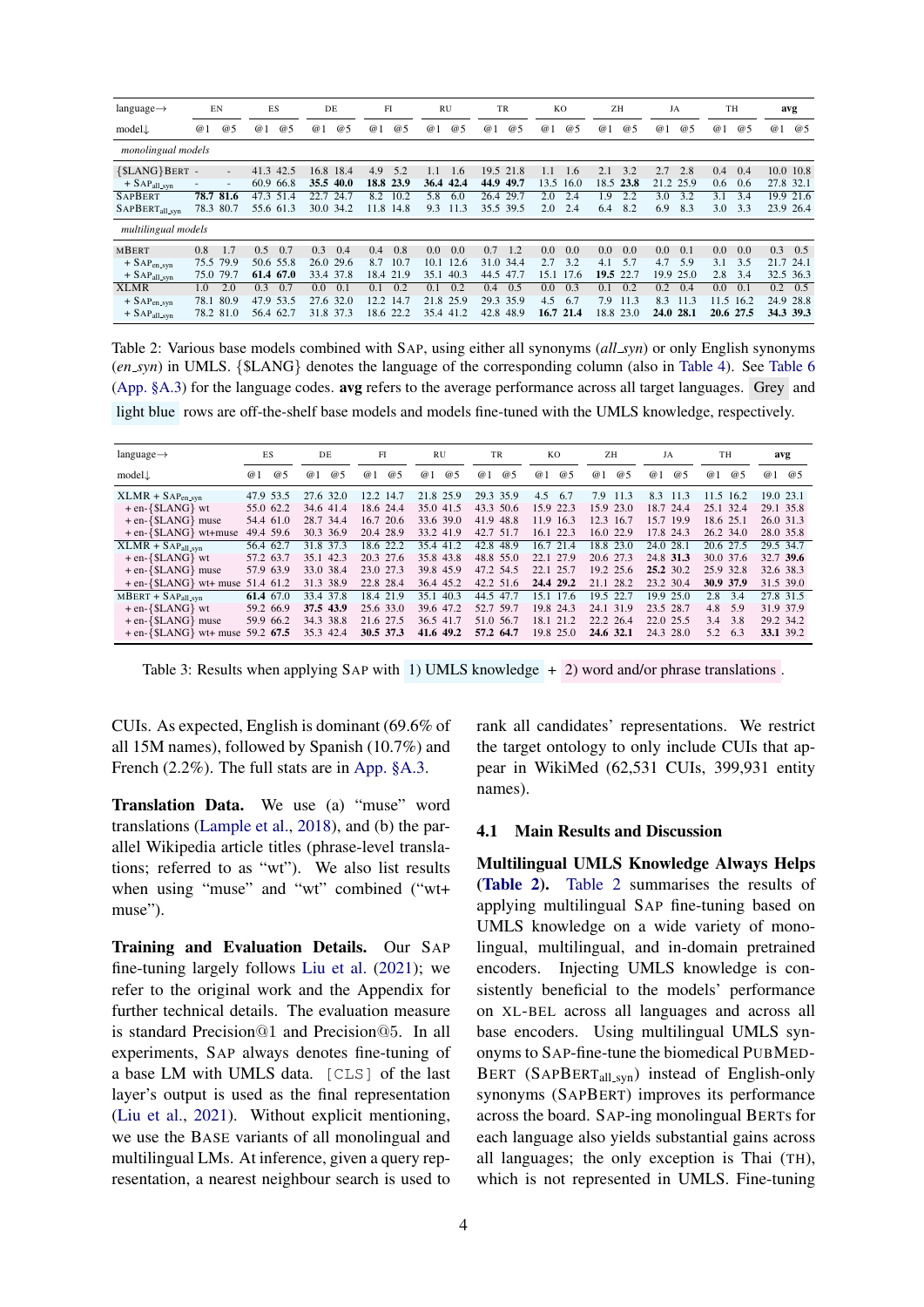<span id="page-4-0"></span>

| $language \rightarrow$              | ES        |    | DE        |    | <b>RU</b> |           |        | KO        |           | avg |
|-------------------------------------|-----------|----|-----------|----|-----------|-----------|--------|-----------|-----------|-----|
| $model\downarrow$                   | @ 1       | @5 | @1        | @5 | 1<br>@    | @5        | @<br>1 | @5        | @ 1       | @5  |
| <b>MBERT</b>                        |           |    |           |    |           |           |        |           |           |     |
| $+$ SAP <sub>en_syn</sub>           | 50.6 55.8 |    | 26.0 29.6 |    |           | 10.1 12.6 | 27     | 3.2       | 22.4 25.3 |     |
| $+$ SAP {\$LANG} $_{syn}$           | 57.1 62.8 |    | 28.9 33.6 |    | 25.8 31.7 |           | 2.1    | 2.6       | 28.5 32.7 |     |
| $+$ SAP <sub>en+{\$LANG}</sub> syn  | 61.1 68.5 |    | 35.2 39.8 |    | 35.6 40.9 |           |        | 14.4 16.3 | 36.6 41.4 |     |
| $+$ SAP <sub>all_syn</sub>          | 61.4 67.0 |    | 33.4 37.8 |    | 35.1 40.3 |           |        | 15.1 17.6 | 36.6 40.7 |     |
| <b>XLMR</b>                         |           |    |           |    |           |           |        |           |           |     |
| $+$ SAP <sub>en</sub> _syn          | 47.9 53.5 |    | 27.6 32.0 |    | 21.8 25.9 |           | 4.5    | 6.7       | 25.5 29.5 |     |
| $+$ SAP { $SLANG$ } syn             | 52.9 55.8 |    | 25.9 30.4 |    | 28.7 34.2 |           | 2.4    | 2.9       | 24.5 30.8 |     |
| $+$ SAP <sub>en+{\$LANG}</sub> _syn | 55.8 62.5 |    | 27.7 32.3 |    | 36.4 42.2 |           |        | 15.8 19.8 | 33.9 39.2 |     |
| $+$ SAP <sub>all_syn</sub>          | 56.4 62.7 |    | 31.8 37.3 |    | 35.4 41.2 |           |        | 16.7 21.4 | 35.1 40.7 |     |

Table 4: Varying UMLS synonymy sets.

multilingual models MBERT and XLMR leads to even larger relative gains.

Performance across Languages [\(Table 2\)](#page-3-0). UMLS data is heavily biased towards Romance and Germanic languages. As a result, for languages more similar to these families, monolingual LMs (upper half, [Table 2\)](#page-3-0) are on par or outperform multilingual LMs (lower half, [Ta](#page-3-0)[ble 2\)](#page-3-0). However, for other (distant) languages (e.g., KO, ZH, JA, TH), the opposite holds. For instance, on TH, XLMR+SAPall syn outperforms THBERT+SAP<sub>all\_syn</sub> by 20% Precision<sup>@1</sup>.

General Translation Knowledge is Useful [\(Ta](#page-3-1)[ble 3\)](#page-3-1). [Table 3](#page-3-1) summarises the results where we continue training on general translation data ([§2.2\)](#page-2-0) after the previous UMLS-based SAP. With this variant, base multilingual LMs become powerful multilingual biomedical experts. We observe additional strong gains (cf., [Table 2\)](#page-3-0) with out-of-domain translation data: e.g., for MBERT the gains range from 2.4% to 12.7% on all languages except ES. For XLMR, we report Precision@1 boosts of  $>10\%$  on RU, TR, KO, TH with  $XLMR+SAP_{en,svn}$ , and similar but smaller gains also with  $XLMR+SAP<sub>all-svn</sub>$ .

We stress the case of TH, not covered in UMLS. Precision@1 rises from<br>11.5% (XLMR+SAPen syn) to 30.9%<sup> $\uparrow$ 19.4%</sup>  $11.5\%$  (XLMR+SAP<sub>en\_syn</sub>) to  $(XLMR+SAP<sub>all,syn</sub>(+en-th wt+ muse)),$  achieved through the synergistic effect of both knowledge types: 1) UMLS synonyms in other languages push the scores to  $20.6\%^{\text{19.1}\%}$ ; 2) translation knowledge increases it further to 30.9%↑10.3%. In general, these results suggest that both external in-domain knowledge and general-domain translations boost the performance in resource-poor languages.

The More the Better [\(Table 4\)](#page-4-0)? According to [Table 4](#page-4-0) (lower half), it holds almost uni-

<span id="page-4-1"></span>

| data split $\rightarrow$   | ΕN   |           |      | avg       |
|----------------------------|------|-----------|------|-----------|
| $model\downarrow$          | @1   | @5        | @ 1  | @5        |
| <b>XLMR</b>                | 1.0  | 2.0       | 0.2  | 0.5       |
| $+$ SAP <sub>all_syn</sub> |      | 78.2 81.0 |      | 34.3 39.3 |
| XLMR <sub>LARGE</sub>      | 73.0 | 75.0      |      | 12.3 13.3 |
| $+$ SAP <sub>all_syn</sub> |      | 78.3 81.3 | 39.0 | 44.2      |

Table 5: Comparing BASE and LARGE models on XL-BEL. Both EN results and avg across all languages are reported. Full table available in Appendix [Table 9.](#page-9-0)

versally that all\_syn > en+{ $SLANG$ }\_syn > en\_syn/{ $SLANG$ }\_syn on XLMR, that is, it seems that more in-domain knowledge (even in non-related languages) benefit cross-lingual transfer. However, for MBERT [\(Table 4,](#page-4-0) upper half), the trend is less clear, with en+ $\{SLANG\}$ \_syn sometimes outperforming the all syn variant. Despite modest performance differences, this suggests that the choice of source languages for knowledge transfer also plays a role; this warrants further investigations in future work.

Are Large Models (Cross-Lingual) Domain Experts [\(Table 5\)](#page-4-1)? We also investigate the LARGE variant of XLMR, and compare it to its BASE variant. On English,  $XLMR_{LARGE}$  gets 73.0% Precision@1, being in the same range as SAPBERT (78.7%), without SAP-tuning [\(Ta](#page-4-1)[ble 5\)](#page-4-1). The scores without SAP fine-tuning on  $XLMR<sub>LARGE</sub>$ , although much higher than of its BASE variant, decrease on other ('non-English') languages. At the same time, note that XLMR BASE achieves random-level performance without SAP-tuning. After SAP fine-tuning, on average, XLMRLARGE+SAP still outperforms BASE models, but the gap is much smaller: e.g., we note that the performance of the two SAP-ed models is on par in English. This suggests that with sufficient knowledge injection, the underlying base model is less important (English); however, when the external data are scarce (other languages beyond English), a heavily parameterised large pretrained encoder can boost knowledge transfer to resourcepoor languages.

# 5 Conclusion

We have introduced a novel cross-lingual biomedical entity task (XL-BEL), establishing a widecoverage and reliable evaluation benchmark for cross-lingual entity representations in the biomedical domain in 10 languages, and have evaluated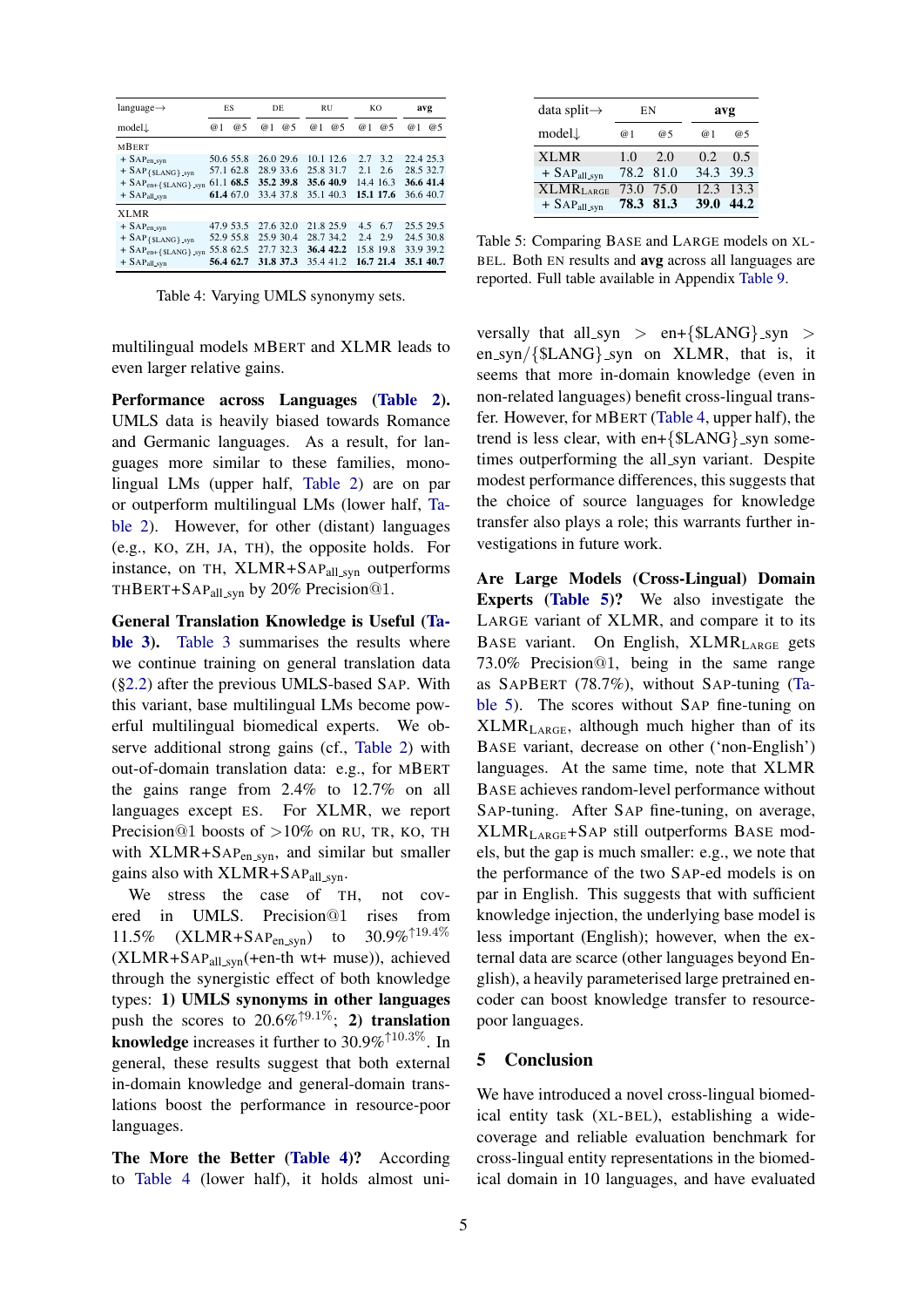current SotA biomedical entity representations on XL-BEL. We have also presented an effective transfer learning scheme that leverages generaldomain translations to improve the cross-lingual ability of domain-specialised representation models. We hope that our work will inspire more research on multilingual *and* domain-specialised representation learning in the future.

#### Acknowledgements

We thank the three reviewers and the AC for their insightful comments and suggestions. FL is supported by Grace & Thomas C.H. Chan Cambridge Scholarship. IV and AK are supported by the ERC Consolidator Grant LEXICAL (no. 648909) awarded to AK. NC kindly acknowledges grantin-aid support from the UK ESRC for project EPI-AI (ES/T012277/1).

#### References

- <span id="page-5-9"></span>Emily Alsentzer, John Murphy, William Boag, Wei-Hung Weng, Di Jindi, Tristan Naumann, and Matthew McDermott. 2019. [Publicly available clin](https://doi.org/10.18653/v1/W19-1909)[ical BERT embeddings.](https://doi.org/10.18653/v1/W19-1909) In *Proceedings of the 2nd Clinical Natural Language Processing Workshop*, pages 72–78, Minneapolis, Minnesota, USA. Association for Computational Linguistics.
- <span id="page-5-3"></span>Mikel Artetxe and Holger Schwenk. 2019. [Mas](https://doi.org/10.1162/tacl_a_00288)[sively multilingual sentence embeddings for zero](https://doi.org/10.1162/tacl_a_00288)[shot cross-lingual transfer and beyond.](https://doi.org/10.1162/tacl_a_00288) *Transactions of the Association for Computational Linguistics*, 7:597–610.
- <span id="page-5-10"></span>Marco Basaldella, Fangyu Liu, Ehsan Shareghi, and Nigel Collier. 2020. [COMETA: A corpus for med](https://doi.org/10.18653/v1/2020.emnlp-main.253)[ical entity linking in the social media.](https://doi.org/10.18653/v1/2020.emnlp-main.253) In *Proceedings of the 2020 Conference on Empirical Methods in Natural Language Processing (EMNLP)*, pages 3122–3137, Online. Association for Computational Linguistics.
- <span id="page-5-12"></span>Rachel Bawden, Kevin Bretonnel Cohen, Cristian Grozea, Antonio Jimeno Yepes, Madeleine Kittner, Martin Krallinger, Nancy Mah, Aurelie Neveol, Mariana Neves, Felipe Soares, Amy Siu, Karin Verspoor, and Maika Vicente Navarro. 2019. [Find](https://doi.org/10.18653/v1/W19-5403)[ings of the WMT 2019 biomedical translation](https://doi.org/10.18653/v1/W19-5403) [shared task: Evaluation for MEDLINE abstracts and](https://doi.org/10.18653/v1/W19-5403) [biomedical terminologies.](https://doi.org/10.18653/v1/W19-5403) In *Proceedings of the Fourth Conference on Machine Translation (Volume 3: Shared Task Papers, Day 2)*, pages 29–53, Florence, Italy. Association for Computational Linguistics.
- <span id="page-5-2"></span>Olivier Bodenreider. 2004. [The unified medical lan](https://www.ncbi.nlm.nih.gov/pmc/articles/PMC308795/pdf/gkh061.pdf)[guage system \(UMLS\): integrating biomedical ter](https://www.ncbi.nlm.nih.gov/pmc/articles/PMC308795/pdf/gkh061.pdf)[minology.](https://www.ncbi.nlm.nih.gov/pmc/articles/PMC308795/pdf/gkh061.pdf) *Nucleic Acids Research*, 32:D267–D270.
- <span id="page-5-5"></span>Alexis Conneau, Kartikay Khandelwal, Naman Goyal, Vishrav Chaudhary, Guillaume Wenzek, Francisco Guzman, Edouard Grave, Myle Ott, Luke Zettle- ´ moyer, and Veselin Stoyanov. 2020. [Unsupervised](https://doi.org/10.18653/v1/2020.acl-main.747) [cross-lingual representation learning at scale.](https://doi.org/10.18653/v1/2020.acl-main.747) In *Proceedings of the 58th Annual Meeting of the Association for Computational Linguistics*, pages 8440– 8451, Online. Association for Computational Linguistics.
- <span id="page-5-0"></span>Jacob Devlin, Ming-Wei Chang, Kenton Lee, and Kristina Toutanova. 2019. [BERT: Pre-training of](https://doi.org/10.18653/v1/N19-1423) [deep bidirectional transformers for language under](https://doi.org/10.18653/v1/N19-1423)[standing.](https://doi.org/10.18653/v1/N19-1423) In *Proceedings of the 2019 Conference of the North American Chapter of the Association for Computational Linguistics: Human Language Technologies, Volume 1 (Long and Short Papers)*, pages 4171–4186, Minneapolis, Minnesota. Association for Computational Linguistics.
- <span id="page-5-8"></span>Yu Gu, Robert Tinn, Hao Cheng, Michael Lucas, Naoto Usuyama, Xiaodong Liu, Tristan Naumann, Jianfeng Gao, and Hoifung Poon. 2020. [Domain](https://arxiv.org/pdf/2007.15779.pdf)[specific language model pretraining for biomedical](https://arxiv.org/pdf/2007.15779.pdf) [natural language processing.](https://arxiv.org/pdf/2007.15779.pdf) *arXiv:2007.15779*.
- <span id="page-5-4"></span>Junjie Hu, Sebastian Ruder, Aditya Siddhant, Graham Neubig, Orhan Firat, and Melvin Johnson. 2020. [XTREME: A massively multilingual multi](http://proceedings.mlr.press/v119/hu20b.html)[task benchmark for evaluating cross-lingual gener](http://proceedings.mlr.press/v119/hu20b.html)[alisation.](http://proceedings.mlr.press/v119/hu20b.html) In *Proceedings of the 37th International Conference on Machine Learning, ICML 2020, 13- 18 July 2020, Virtual Event*, volume 119 of *Proceedings of Machine Learning Research*, pages 4411– 4421. PMLR.
- <span id="page-5-11"></span>Guillaume Lample, Alexis Conneau, Marc'Aurelio Ranzato, Ludovic Denoyer, and Hervé Jégou. 2018. [Word translation without parallel data.](https://openreview.net/forum?id=H196sainb) In *6th International Conference on Learning Representations, ICLR 2018, Vancouver, BC, Canada, April 30 - May 3, 2018, Conference Track Proceedings*. OpenReview.net.
- <span id="page-5-1"></span>Anne Lauscher, Ivan Vulic, Edoardo Maria Ponti, Anna ´ Korhonen, and Goran Glavaš. 2020. [Specializing](https://doi.org/10.18653/v1/2020.coling-main.118) [unsupervised pretraining models for word-level se](https://doi.org/10.18653/v1/2020.coling-main.118)[mantic similarity.](https://doi.org/10.18653/v1/2020.coling-main.118) In *Proceedings of the 28th International Conference on Computational Linguistics*, pages 1371–1383, Barcelona, Spain (Online). International Committee on Computational Linguistics.
- <span id="page-5-7"></span>Jinhyuk Lee, Wonjin Yoon, Sungdong Kim, Donghyeon Kim, Sunkyu Kim, Chan Ho So, and Jaewoo Kang. 2020. [BioBERT: a pre](https://academic.oup.com/bioinformatics/article/36/4/1234/5566506)[trained biomedical language representation model](https://academic.oup.com/bioinformatics/article/36/4/1234/5566506) [for biomedical text mining.](https://academic.oup.com/bioinformatics/article/36/4/1234/5566506) *Bioinformatics*, 36(4):1234–1240.
- <span id="page-5-6"></span>Sunwon Lee, Donghyeon Kim, Kyubum Lee, Jaehoon Choi, Seongsoon Kim, Minji Jeon, Sangrak Lim, Donghee Choi, Sunkyu Kim, Aik-Choon Tan, et al. 2016. [BEST: next-generation biomedical entity](https://journals.plos.org/plosone/article?id=10.1371/journal.pone.0164680) [search tool for knowledge discovery from biomed](https://journals.plos.org/plosone/article?id=10.1371/journal.pone.0164680)[ical literature.](https://journals.plos.org/plosone/article?id=10.1371/journal.pone.0164680) *PloS one*, 11(10):e0164680.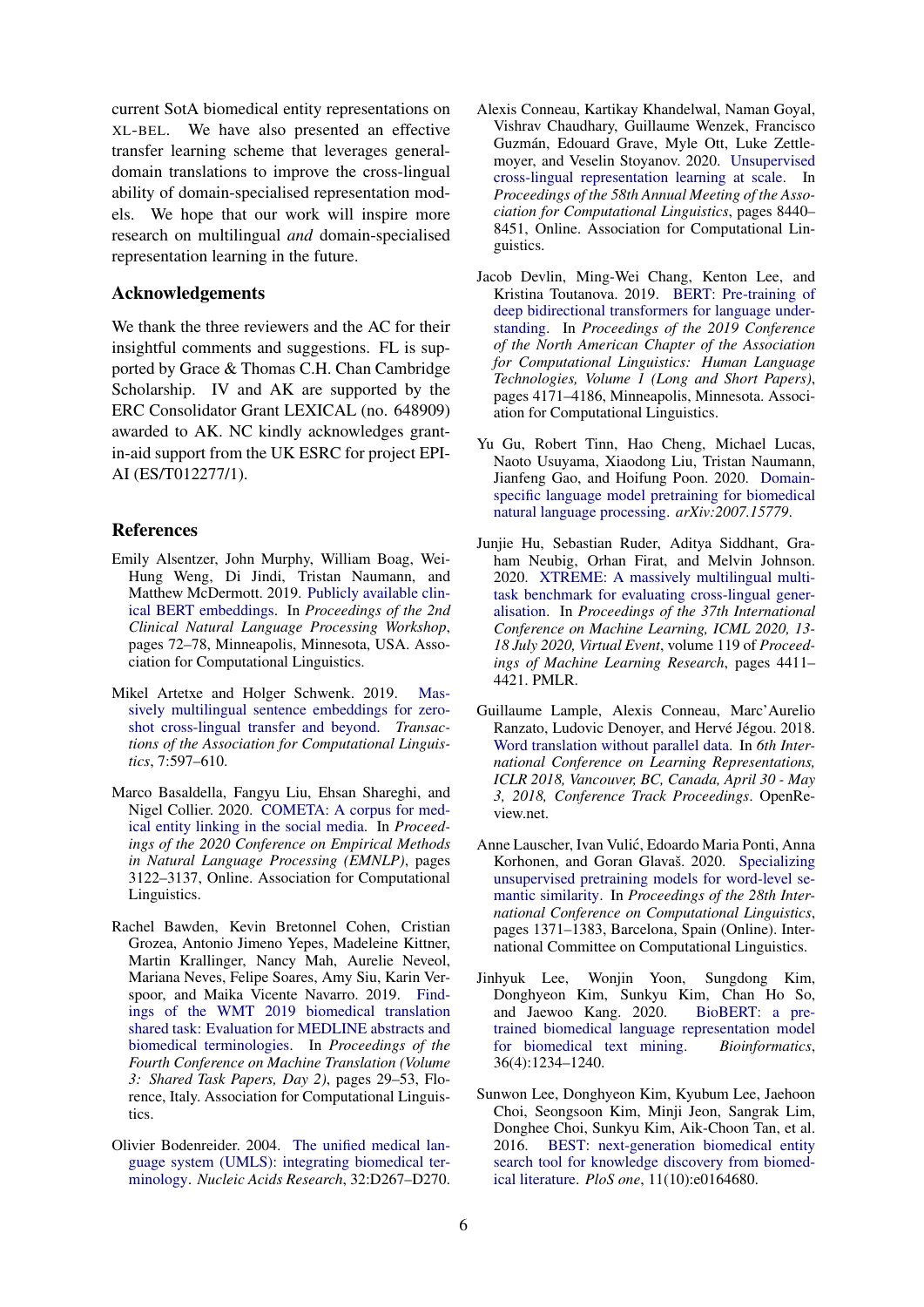- <span id="page-6-2"></span>Yoav Levine, Barak Lenz, Or Dagan, Ori Ram, Dan Padnos, Or Sharir, Shai Shalev-Shwartz, Amnon Shashua, and Yoav Shoham. 2020. [SenseBERT:](https://doi.org/10.18653/v1/2020.acl-main.423) [Driving some sense into BERT.](https://doi.org/10.18653/v1/2020.acl-main.423) In *Proceedings of the 58th Annual Meeting of the Association for Computational Linguistics*, pages 4656–4667, Online. Association for Computational Linguistics.
- <span id="page-6-3"></span>Fangyu Liu, Ehsan Shareghi, Zaiqiao Meng, Marco Basaldella, and Nigel Collier. 2021. [Self-alignment](https://www.aclweb.org/anthology/2021.naacl-main.334) [pretraining for biomedical entity representations.](https://www.aclweb.org/anthology/2021.naacl-main.334) In *Proceedings of the 2021 Conference of the North American Chapter of the Association for Computational Linguistics: Human Language Technologies*, pages 4228–4238, Online. Association for Computational Linguistics.
- <span id="page-6-0"></span>Yinhan Liu, Myle Ott, Naman Goyal, Jingfei Du, Mandar Joshi, Danqi Chen, Omer Levy, Mike Lewis, Luke Zettlemoyer, and Veselin Stoyanov. 2019. [Roberta: A robustly optimized bert pretraining ap](https://arxiv.org/pdf/1907.11692.pdf)[proach.](https://arxiv.org/pdf/1907.11692.pdf) *arXiv preprint arXiv:1907.11692*.
- <span id="page-6-9"></span>Paul McNamee, James Mayfield, Dawn Lawrie, Douglas Oard, and David Doermann. 2011. [Cross](https://www.aclweb.org/anthology/I11-1029)[language entity linking.](https://www.aclweb.org/anthology/I11-1029) In *Proceedings of 5th International Joint Conference on Natural Language Processing*, pages 255–263, Chiang Mai, Thailand. Asian Federation of Natural Language Processing.
- <span id="page-6-6"></span>Yifan Peng, Shankai Yan, and Zhiyong Lu. 2019. [Transfer learning in biomedical natural language](https://doi.org/10.18653/v1/W19-5006) [processing: An evaluation of BERT and ELMo on](https://doi.org/10.18653/v1/W19-5006) [ten benchmarking datasets.](https://doi.org/10.18653/v1/W19-5006) In *Proceedings of the 18th BioNLP Workshop and Shared Task*, pages 58– 65, Florence, Italy. Association for Computational Linguistics.
- <span id="page-6-13"></span>Nils Reimers and Iryna Gurevych. 2020. [Making](https://doi.org/10.18653/v1/2020.emnlp-main.365) [monolingual sentence embeddings multilingual us](https://doi.org/10.18653/v1/2020.emnlp-main.365)[ing knowledge distillation.](https://doi.org/10.18653/v1/2020.emnlp-main.365) In *Proceedings of the 2020 Conference on Empirical Methods in Natural Language Processing (EMNLP)*, pages 4512–4525, Online. Association for Computational Linguistics.
- <span id="page-6-7"></span>Mujeen Sung, Hwisang Jeon, Jinhyuk Lee, and Jaewoo Kang. 2020. [Biomedical entity representations with](https://doi.org/10.18653/v1/2020.acl-main.335) [synonym marginalization.](https://doi.org/10.18653/v1/2020.acl-main.335) In *Proceedings of the 58th Annual Meeting of the Association for Computational Linguistics*, pages 3641–3650, Online. Association for Computational Linguistics.
- <span id="page-6-10"></span>Chen-Tse Tsai and Dan Roth. 2016. [Cross-lingual wik](https://doi.org/10.18653/v1/N16-1072)[ification using multilingual embeddings.](https://doi.org/10.18653/v1/N16-1072) In *Proceedings of the 2016 Conference of the North American Chapter of the Association for Computational Linguistics: Human Language Technologies*, pages 589–598, San Diego, California. Association for Computational Linguistics.
- <span id="page-6-12"></span>Elena Tutubalina, Artur Kadurin, and Zulfat Miftahutdinov. 2020. [Fair evaluation in concept normaliza](https://www.aclweb.org/anthology/2020.coling-main.588)[tion: a large-scale comparative analysis for BERT](https://www.aclweb.org/anthology/2020.coling-main.588)[based models.](https://www.aclweb.org/anthology/2020.coling-main.588) In *Proceedings of the 28th International Conference on Computational Linguistics*,

pages 6710–6716, Barcelona, Spain (Online). International Committee on Computational Linguistics.

- <span id="page-6-11"></span>Shikhar Vashishth, Rishabh Joshi, Denis Newman-Griffis, Ritam Dutt, and Carolyn Rose. 2020. [Med-](http://arxiv.org/abs/2005.00460)[Type: Improving Medical Entity Linking with Se](http://arxiv.org/abs/2005.00460)[mantic Type Prediction.](http://arxiv.org/abs/2005.00460) *arXiv e-prints*, page arXiv:2005.00460.
- <span id="page-6-5"></span>Ashish Vaswani, Noam Shazeer, Niki Parmar, Jakob Uszkoreit, Llion Jones, Aidan N. Gomez, Lukasz Kaiser, and Illia Polosukhin. 2017. [Attention is all](https://proceedings.neurips.cc/paper/2017/hash/3f5ee243547dee91fbd053c1c4a845aa-Abstract.html) [you need.](https://proceedings.neurips.cc/paper/2017/hash/3f5ee243547dee91fbd053c1c4a845aa-Abstract.html) In *Advances in Neural Information Processing Systems 30: Annual Conference on Neural Information Processing Systems 2017, December 4- 9, 2017, Long Beach, CA, USA*, pages 5998–6008.
- <span id="page-6-8"></span>Xun Wang, Xintong Han, Weilin Huang, Dengke Dong, and Matthew R. Scott. 2019. [Multi-similarity](https://doi.org/10.1109/CVPR.2019.00516) [loss with general pair weighting for deep metric](https://doi.org/10.1109/CVPR.2019.00516) [learning.](https://doi.org/10.1109/CVPR.2019.00516) In *IEEE Conference on Computer Vision and Pattern Recognition, CVPR 2019, Long Beach, CA, USA, June 16-20, 2019*, pages 5022– 5030. Computer Vision Foundation / IEEE.
- <span id="page-6-4"></span>Yanshan Wang, Sijia Liu, Naveed Afzal, Majid Rastegar-Mojarad, Liwei Wang, Feichen Shen, Paul Kingsbury, and Hongfang Liu. 2018. [A compari](https://www.sciencedirect.com/science/article/pii/S1532046418301825)[son of word embeddings for the biomedical natural](https://www.sciencedirect.com/science/article/pii/S1532046418301825) [language processing.](https://www.sciencedirect.com/science/article/pii/S1532046418301825) *Journal of biomedical informatics*, 87:12–20.
- <span id="page-6-1"></span>Zhengyan Zhang, Xu Han, Zhiyuan Liu, Xin Jiang, Maosong Sun, and Qun Liu. 2019. [ERNIE: En](https://doi.org/10.18653/v1/P19-1139)[hanced language representation with informative en](https://doi.org/10.18653/v1/P19-1139)[tities.](https://doi.org/10.18653/v1/P19-1139) In *Proceedings of the 57th Annual Meeting of the Association for Computational Linguistics*, pages 1441–1451, Florence, Italy. Association for Computational Linguistics.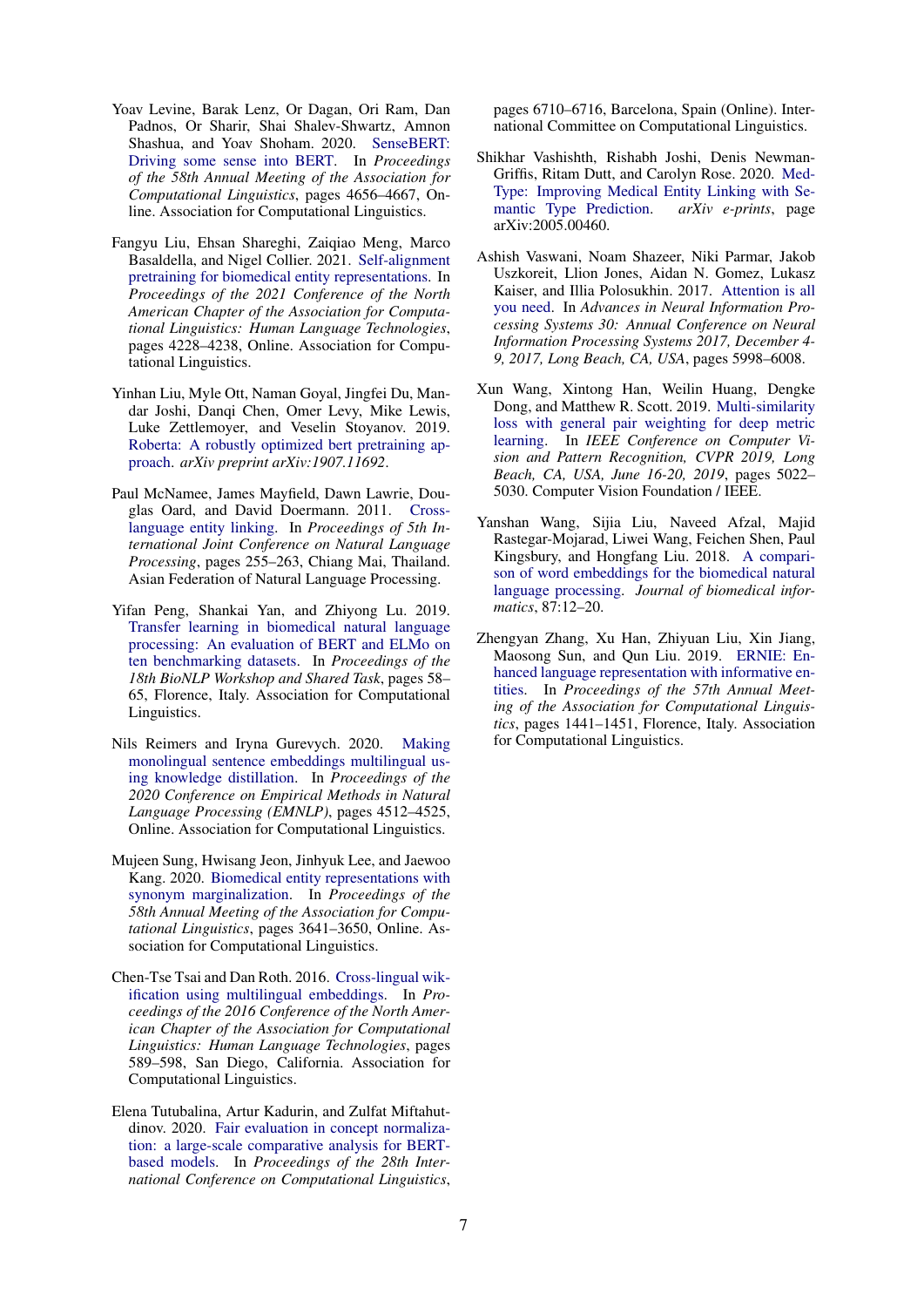# A Appendix A

## <span id="page-7-0"></span>A.1 XL-BEL: Full Statistics

[Table 1](#page-2-5) in the main paper summarises the key statistics of the XL-BEL benchmark. It was extracted from the 20200601 version of Wikipedia dump. "sentences" refers to the number of sentences that contain biomedical mentions in the Wiki dump. "unique titles (Wiki page)" denotes the number of unique Wikipedia articles the biomedical mentions link to. "mentions" denotes the number of all biomedical mentions in the Wikipedia dump. "unique mentions" refers to the number of mentions after filtering out examples containing duplicated mention surface forms. "unique mentions<sub>mention!=title</sub>" denotes the number of unique mentions that have surface forms different from the Wikipedia articles they link to. The 1k test sets for each language are then randomly selected from the examples in "unique mentions<sub>mention</sub> !=title".

## A.2 XL-BEL: Selection of Languages

Our goal is to select a diverse and representative sample of languages for the resource and evaluation from the full set of possibly supported languages. For this reason, we exclude some Romance and Germanic languages which were too similar to some languages already included in the resource (e.g., since we include Spanish as a representative of the Romance language, evaluating on related languages such as Portuguese or Italian would not yield additional and new insights, while it would just imply running additional experiments). The language list covers languages that are close to English (Spanish, German); languages that are very distant from English (Thai, Chinese, etc.); and also languages that are *in the middle* (e.g., Turkish, which is typologically different, but shares a similar writing script with English).

The availability of biomedical texts in Wikipedia also slightly impacted our choice of languages. The overlapping entities of Wikipedia and UMLS are not evenly distributed in the biomedical domain. For example, since animal species are comprehensively encoded in UMLS, they become rather dominant for certain low-resource languages. We manually inspected the distribution of the covered entities in each language to ensure that they are indeed representative biomedical concepts. Languages

with heavily skewed entity distributions are filtered out. E.g., biomedical concepts in Basque Wikipedia are heavily skewed towards plant and animal species (which are valid UMLS concepts but not representative enough). As a result, we dropped Basque as our evaluation language. The current 10 languages all have a reasonably fair distribution over biomedical concepts categories.

# <span id="page-7-2"></span>A.3 UMLS Data Preparation

All our UMLS fine-tuning data for SAP is extracted from the MRCONSO.RRF file downloaded at [https://www.nlm.nih.gov/research/umls/](https://www.nlm.nih.gov/research/umls/licensedcontent/umlsarchives04.html#2020AA) [licensedcontent/umlsarchives04.html#](https://www.nlm.nih.gov/research/umls/licensedcontent/umlsarchives04.html#2020AA) [2020AA](https://www.nlm.nih.gov/research/umls/licensedcontent/umlsarchives04.html#2020AA). The extracted data includes 147,706,62 synonyms distributed in more than 20 languages. The detailed statistics are available in [Table 6.](#page-7-1)

<span id="page-7-1"></span>

| code           | language   | # synonyms | percentage |
|----------------|------------|------------|------------|
| EN             | English    | 10,277,246 | 69.6%      |
| ES             | Spanish    | 1,575,109  | $10.7\%$   |
| JA             | Japanese   | 329,333    | 2.2%       |
| <b>RU</b>      | Russian    | 291,554    | 2.0%       |
| DE.            | German     | 231,098    | 1.6%       |
| K <sub>O</sub> | Korean     | 145,865    | 1.0%       |
| 7H             | Chinese    | 80,602     | $0.5\%$    |
| TR             | Turkish    | 51,328     | $0.3\%$    |
| FI             | Finnish    | 24,767     | 0.2%       |
| TH             | Thai       | $\theta$   | $0.0\%$    |
| <b>FR</b>      | French     | 428,406    | 2.9%       |
| PT             | Portuguese | 309,448    | 2.1%       |
| NL             | Dutch      | 290,415    | $2.0\%$    |
| <b>IT</b>      | Italian    | 242,133    | $1.3\%$    |
| CS             | Czech      | 196,760    | $0.7\%$    |
| N <sub>O</sub> | Norwegian  | 63,075     | 0.4%       |
| PL             | Polish     | 51,778     | 0.4%       |
| ET             | Estonian   | 31,107     | 0.2%       |
| SV             | Swedish    | 29,716     | $0.2\%$    |
| HR             | Croatian   | 10,035     | 0.1%       |
| EL.            | Greek      | 2,281      | ${<}0.1\%$ |
| LV             | Latvian    | 1,405      | ${<}0.1\%$ |
|                | Total      | 147,706,62 | 100%       |

Table 6: The amount of UMLS synonyms per language. The first 10 languages are included in our XL-BEL test languages. However, note that Thai has no UMLS data.

## A.4 Translation Data

The full statistics of the used word and phrase translation data are listed in [Table 7.](#page-8-0) The "muse" word translations are downloaded from [https://](https://github.com/facebookresearch/MUSE) [github.com/facebookresearch/MUSE](https://github.com/facebookresearch/MUSE) while the Wikititle pairs ("wt") are extracted by us, and are made publicly available.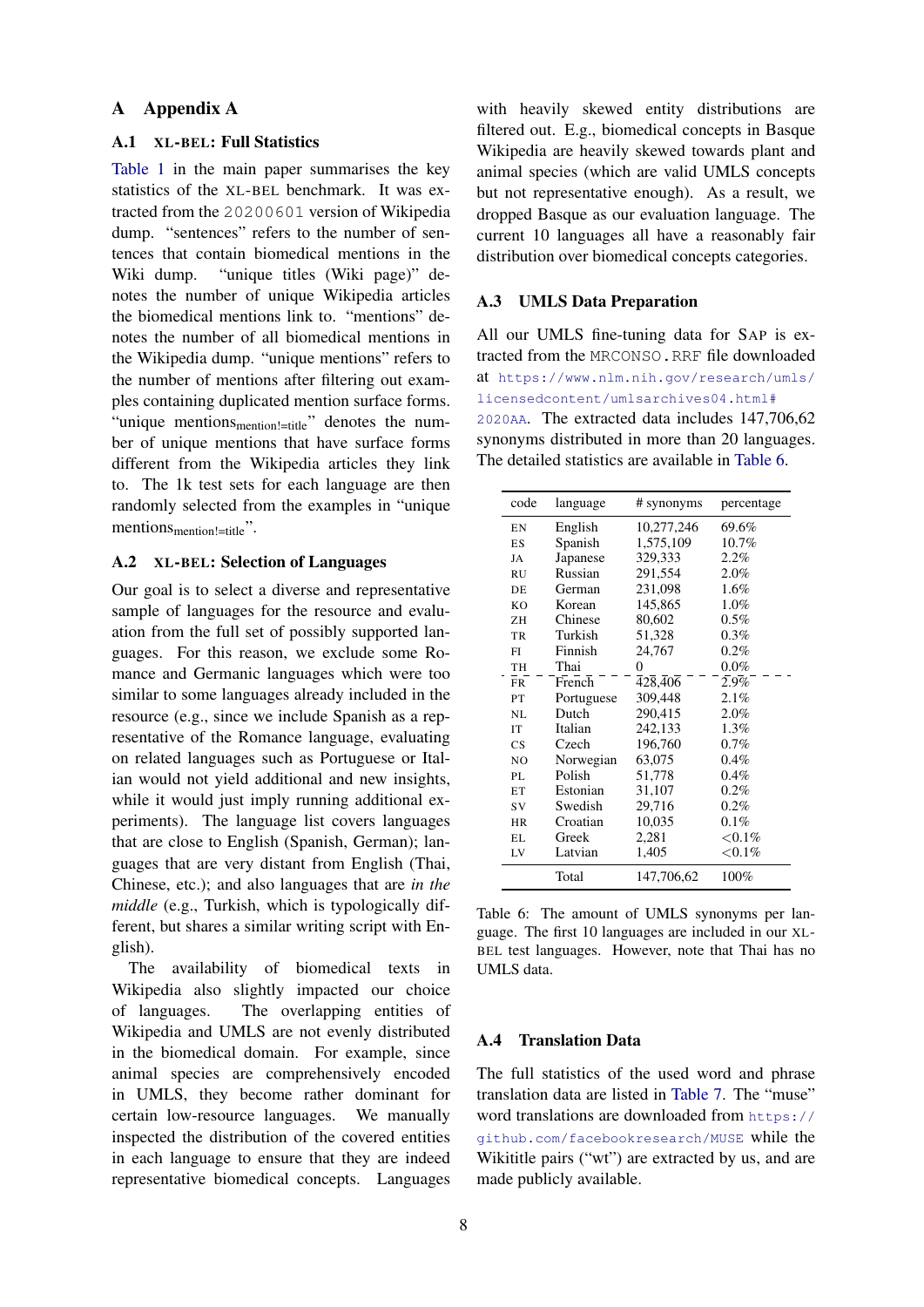<span id="page-8-0"></span>

| # $\downarrow$ , language $\rightarrow$ | EN-ES   | EN-DE                                  | EN-FI  | EN-RU             | EN-TR                                     | EN-KO  | EN-ZH  | EN-IA  | EN-TH             |
|-----------------------------------------|---------|----------------------------------------|--------|-------------------|-------------------------------------------|--------|--------|--------|-------------------|
| muse<br>wt                              | 112.583 | 101.931<br>1,079,547 1,241,104 338,284 | 43.102 | 48.714<br>886.760 | 68.611<br>260,392 319,492 638,900 547,923 | 20.549 | 39.334 | 25.969 | 25.332<br>107.398 |

Table 7: Statistics of muse word translations ("muse") and Wikipedia title pairs ("wt").

#### A.5 Pretrained Encoders

A complete listing of URLs for all used pretrained encoders hosted on <huggingface.co> is provided in [Table 8.](#page-9-1) For monolingual models of each language, we made the best effort to select the most popular one (based on download counts).

# A.6 Full Table for Comparing with LARGE Models

[Table 9](#page-9-0) list results across all languages for comparing BASE and LARGE models.

# A.7 Future Work

Investigating Other Cross-Lingual Transfer Learning Schemes. We also explored adapting multilingual sentence representation transfer techniques like [Reimers and Gurevych](#page-6-13) [\(2020\)](#page-6-13) that leverage parallel data. However, we observed no improvement comparing to the main transfer scheme reported in the paper. We plan to investigate existing techniques more comprehensively, and benchmark more results on XL-BEL in the future.

Comparison with in-Domain Parallel Data. While we used general-domain bitexts to cover more resource-poor languages, we are aware that in-domain bitexts exist among several "mainstream" languages (EN, ZH, ES, PT, FR, DE, [Baw](#page-5-12)[den et al.](#page-5-12)  $2019$ .<sup>[8](#page-8-1)</sup> In the future, we plan to also compare with biomedical term/sentence translations on these languages to gain more insights on the impact of domain-shift.

#### A.8 Number of Model Parameters

All BASE models have  $\approx$ 110M parameters while LARGE models have  $\approx$ 340M parameters.

# A.9 Hyperparameter Optimisation

[Table 10](#page-9-2) lists the hyperparameter search space. Note that the chosen hyperparameters yield the overall best performance, but might be suboptimal in any single setting. We used the same random seed across all experiments.

# A.10 Software and Hardware Dependencies

All our experiments are implemented using Py-Torch 1.7.0 with Automatic Mixed Precision  $(AMP)^9$  $(AMP)^9$  turned on. The hardware we use is listed in [Table 11.](#page-9-3) On this machine, the SAP fine-tuning procedure generally takes 5-10 hours with UMLS data. SAP fine-tuning with translation data takes 10 minutes to 5 hours, depending on the amount of the data. Inference generally takes <10 minutes.

<span id="page-8-1"></span><sup>8</sup>[http://www.statmt.org/wmt19/](http://www.statmt.org/wmt19/biomedical-translation-task.html) [biomedical-translation-task.html](http://www.statmt.org/wmt19/biomedical-translation-task.html)

<span id="page-8-2"></span><sup>9</sup>[https://pytorch.org/docs/stable/amp.](https://pytorch.org/docs/stable/amp.html) [html](https://pytorch.org/docs/stable/amp.html)